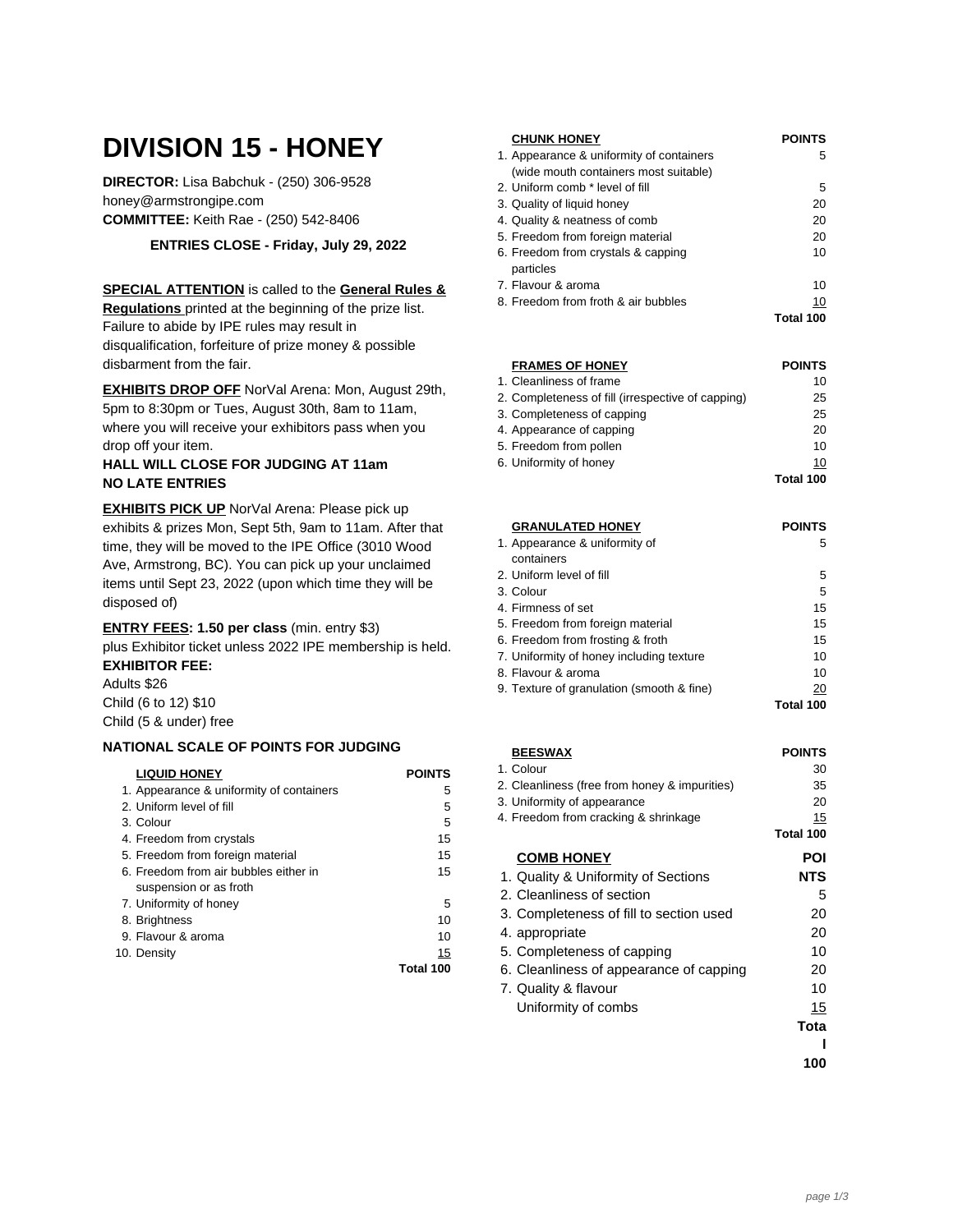| <b>OBSERVATION HIVE</b>             | <b>POINTS</b> |
|-------------------------------------|---------------|
| 1. Appearance & Suitability of hive | 15            |
| 2. Bees, quantity & caste*          | 10            |
| 3. Brood in all stages              | 20            |
| 4. Brood pattern                    | 20            |
| 5. Pollen & honey                   | 15            |
| 6. Queen, marked & appearance       | 10            |
| 7. Workers, appearance & quality    | 10            |
|                                     | Total 100     |

**\*Queen, Drones, Workers. Fair time is usually late for drones. This requires close timing between preparation & Judging time.**

| <b>EDUCATIONAL &amp; ATTRACTIVE DISPLAY</b> | <b>POINTS</b> |
|---------------------------------------------|---------------|
| 1. Varieties of honey & wax shapes          | 20            |
| 2. Honey quality & density                  | 30            |
| 3. Wax quality                              | 20            |
| 4. Attractiveness of display                | 30            |
|                                             | Total 100     |

| <b>COMMERCIAL DISPLAY</b>                     | <b>POINTS</b> |
|-----------------------------------------------|---------------|
| 1. Honey, varieties in standard containers    | 20            |
| 2. (5 points each for different types, light, | 40            |
| 3. dark, granulated, chunk)                   | 15            |
| 4. Honey quality and density                  | 25            |
| Other sellable hive products                  | Total 100     |
| Attractiveness of display (including          |               |
| labels)                                       |               |

To enter this class: you must be a producer packer entering your **OWN** honey.

**SIZE:** Containers to be **500g** jars or equivalent

**FRAMES:** to be enclosed in glass or firm plastic

**Prizes:** \$5, \$3, \$2 - Unless otherwise noted

#### **Honey:**

- 1. Honey, white (6)
- 2. Honey, golden (6)
- 3. Honey, granulated (6)
- 4. Honey, chunk (6)
- 5. Novice Liquid Honey (6) Open only to first time exhibitors
- 6. Beeswax, not less than 1kg
- 7. Novice class in wax 500g
- 8. Deep Frame
- 9. Shallow Frame
- 10. Honeycomb, 6 sections
- 11. Six cut combs in covered containers

12. 500g jar of pollen

- 13. Observation Hive
- 14. Educational & attractive display **Prizes:** 1st: \$8, 2nd: \$6, 3rd: \$4
	- 30 lbs or 14 kg of honey & wax 4' x 4' space.
	- Education Features include showing uses of honey in cooking, health products, etc. &/or honey varieties & hive products. Include relevant information
- 15. Commercial Display, 50 lbs or 25kg of Honey& Wax 24x24" space

To enter this class you must be a producer, packer entering your own honey